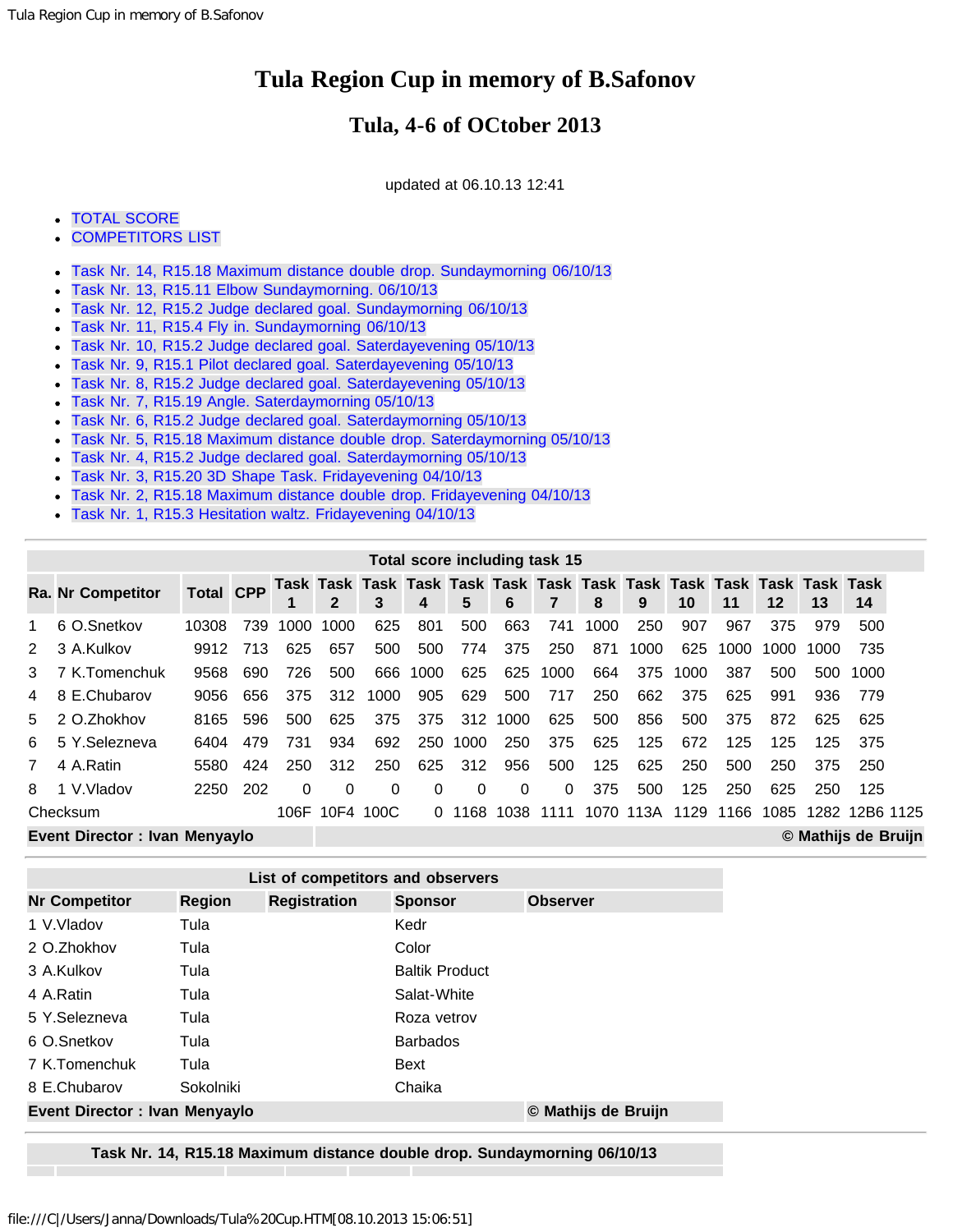|              | <b>Ra. Nr Competitor</b>   | <b>T.score</b> |              |               | <b>Result Pen.pts Violated rules.</b> |                     |
|--------------|----------------------------|----------------|--------------|---------------|---------------------------------------|---------------------|
| $\mathbf 1$  | 7 K.Tomenchuk              |                | 1000 1283.00 |               |                                       |                     |
| 2            | 8 E.Chubarov               | 779            | 839.00       |               |                                       |                     |
| 3            | 3 A.Kulkov                 | 735            | 750.00       |               |                                       |                     |
| 4            | 2 O.Zhokhov                | 625            | 528.00       |               |                                       |                     |
| 5.           | 6 O.Snetkov                | 500            | 464.00       |               |                                       |                     |
| 6.           | 5 Y.Selezneva              | 375            | 266.00       |               |                                       |                     |
| $\mathbf{7}$ | 4 A.Ratin                  | 250            | 233.00       |               |                                       |                     |
| 8            | 1 V.Vladov                 | 125            | 208.00       |               |                                       |                     |
|              | $P=8$ A=8 M=4 SM=625       | RM=528.00      |              | $W = 1283.00$ | Checksum=1125                         | © Mathijs de Bruijn |
|              | Version: 1, 06.10.13 12:41 |                |              |               | Event Director: Ivan Menyaylo.        |                     |

| Task Nr. 13, R15.11 ELbow. Sundaymorning 06/10/13            |                          |                |       |             |                                |                     |  |  |  |  |  |  |
|--------------------------------------------------------------|--------------------------|----------------|-------|-------------|--------------------------------|---------------------|--|--|--|--|--|--|
|                                                              | <b>Ra. Nr Competitor</b> | <b>T.score</b> |       |             | Result Pen.pts Violated rules. |                     |  |  |  |  |  |  |
|                                                              | 3 A.Kulkov               | 1000           | 43.10 |             |                                |                     |  |  |  |  |  |  |
| 2                                                            | 6 O.Snetkov              | 979            | 42.80 |             |                                |                     |  |  |  |  |  |  |
| 3                                                            | 8 E.Chubarov             | 936            | 42.20 |             |                                |                     |  |  |  |  |  |  |
| 4                                                            | 2 O.Zhokhov              | 625            | 37.80 |             |                                |                     |  |  |  |  |  |  |
| 5.                                                           | 7 K.Tomenchuk            | 500            | 33.20 |             |                                |                     |  |  |  |  |  |  |
| 6                                                            | 4 A.Ratin                | 375            | 30.80 |             |                                |                     |  |  |  |  |  |  |
| $\mathbf{7}$                                                 | 1 V.Vladov               | 250            | 30.10 |             |                                |                     |  |  |  |  |  |  |
| 8                                                            | 5 Y.Selezneva            | 125            | 15.90 |             |                                |                     |  |  |  |  |  |  |
|                                                              | $P=8$ A=8 M=4 SM=625     | RM=37.80       |       | $W = 43.10$ | Checksum=12B6                  | © Mathijs de Bruijn |  |  |  |  |  |  |
| Version: 1, 06.10.13 12:40<br>Event Director: Ivan Menyaylo. |                          |                |       |             |                                |                     |  |  |  |  |  |  |

|                | Task Nr. 12, R15.2 Judge declared goal. Sundaymorning 06/10/13 |                |        |                                |                     |  |  |  |  |  |  |  |  |
|----------------|----------------------------------------------------------------|----------------|--------|--------------------------------|---------------------|--|--|--|--|--|--|--|--|
|                | <b>Ra. Nr Competitor</b>                                       | <b>T.score</b> |        | Result Pen.pts Violated rules. |                     |  |  |  |  |  |  |  |  |
| 1              | 3 A.Kulkov                                                     | 1000           | 6.17   |                                |                     |  |  |  |  |  |  |  |  |
| 2              | 8 E.Chubarov                                                   | 991            | 7.52   |                                |                     |  |  |  |  |  |  |  |  |
| 3              | 2 O.Zhokhov                                                    | 872            | 24.60  |                                |                     |  |  |  |  |  |  |  |  |
| 4              | 1 V.Vladov                                                     | 625            | 60.17  |                                |                     |  |  |  |  |  |  |  |  |
| 5.             | 7 K.Tomenchuk                                                  | 500            | 62.88  |                                |                     |  |  |  |  |  |  |  |  |
| 6              | 6 O.Snetkov                                                    | 375            | 63.60  |                                |                     |  |  |  |  |  |  |  |  |
| $\overline{7}$ | 4 A.Ratin                                                      | 250            | 292.00 |                                |                     |  |  |  |  |  |  |  |  |
| 8              | 5 Y.Selezneva                                                  | 125            | 392.00 |                                |                     |  |  |  |  |  |  |  |  |
|                | $SM=625$<br>$P=8$ A=8 M=4                                      | $RM = 60.17$   |        | Checksum=1282<br>$W = 6.17$    | © Mathijs de Bruijn |  |  |  |  |  |  |  |  |
|                | Version: 1, 06.10.13 12:39                                     |                |        | Event Director: Ivan Menyaylo. |                     |  |  |  |  |  |  |  |  |

|    | Task Nr. 11, R15.4 Fly in. Sundaymorning 06/10/13 |                |        |                                                    |  |  |  |  |  |  |  |  |  |
|----|---------------------------------------------------|----------------|--------|----------------------------------------------------|--|--|--|--|--|--|--|--|--|
|    | <b>Ra. Nr Competitor</b>                          | <b>T.score</b> |        | <b>Result Pen.pts Violated rules.</b>              |  |  |  |  |  |  |  |  |  |
| 1  | 3 A.Kulkov                                        | 1000           | 9.15   |                                                    |  |  |  |  |  |  |  |  |  |
| 2  | 6 O.Snetkov                                       | 967            | 20.51  |                                                    |  |  |  |  |  |  |  |  |  |
| 3  | 8 E.Chubarov                                      | 625            | 139.00 |                                                    |  |  |  |  |  |  |  |  |  |
| 4  | 4 A.Ratin                                         | 500            | 155.00 |                                                    |  |  |  |  |  |  |  |  |  |
| 5. | 7 K.Tomenchuk                                     | 387            | 48.30  | 500 R 11 4 GC II Solid                             |  |  |  |  |  |  |  |  |  |
| 6  | 2 O.Zhokhov                                       | 375            | 378.00 |                                                    |  |  |  |  |  |  |  |  |  |
|    | 1 V.Vladov                                        | 250            | 501.00 |                                                    |  |  |  |  |  |  |  |  |  |
| 8  | 5 Y.Selezneva                                     | 125            | 729.00 |                                                    |  |  |  |  |  |  |  |  |  |
|    | $SM=625$<br>$P=8$ $A=8$ $M=4$                     | RM=139.00      |        | $W = 9.15$<br>© Mathijs de Bruijn<br>Checksum=1085 |  |  |  |  |  |  |  |  |  |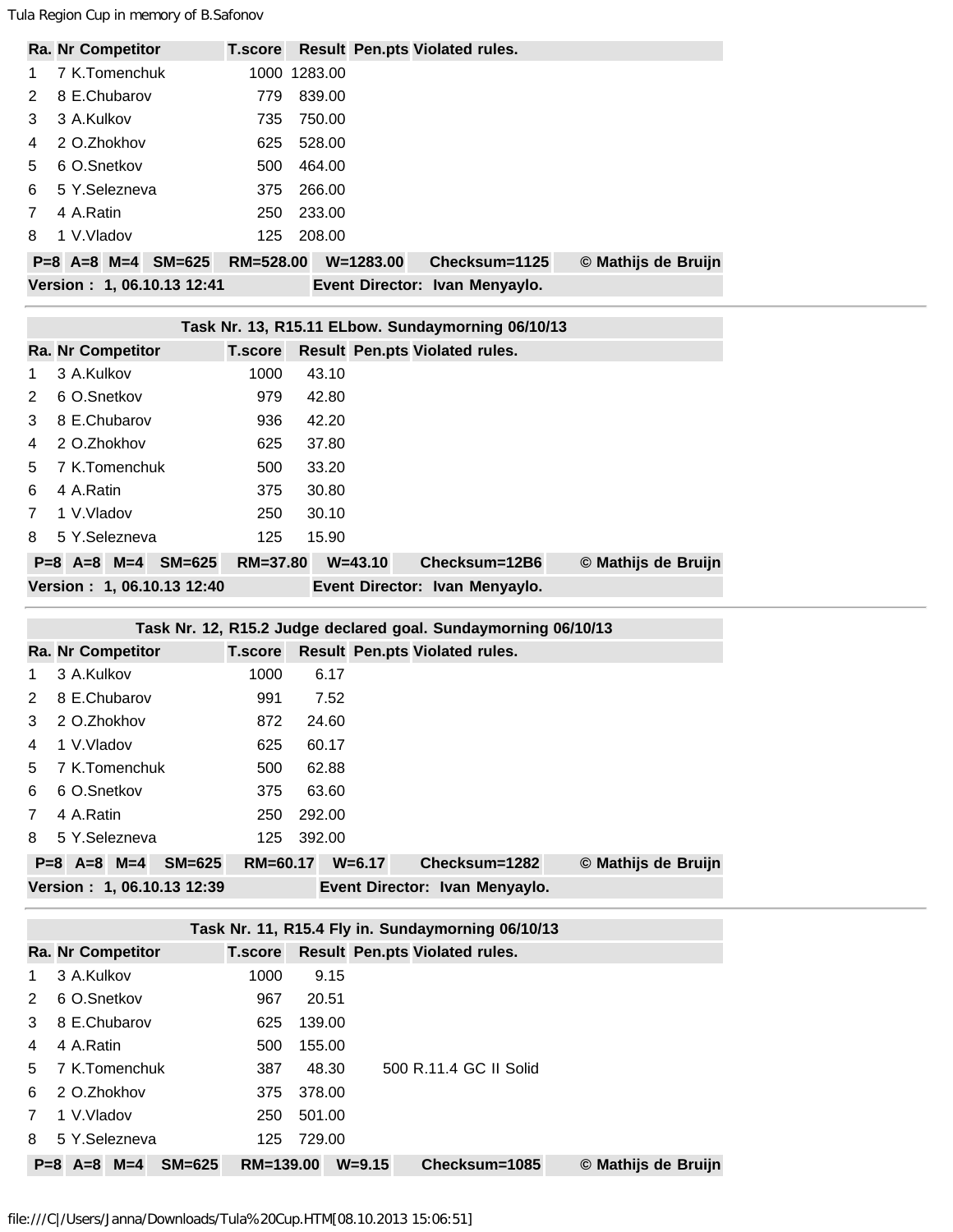|    | Version: 1, 06.10.13 12:38 |            |             |              | Event Director: Ivan Menyaylo.                                   |                     |
|----|----------------------------|------------|-------------|--------------|------------------------------------------------------------------|---------------------|
|    |                            |            |             |              | Task Nr. 10, R15.2 Judge declared goal. Saterdayevening 05/10/13 |                     |
|    | <b>Ra. Nr Competitor</b>   | T.score    |             |              | <b>Result Pen.pts Violated rules.</b>                            |                     |
|    | 7 K.Tomenchuk              | 1000       | 364.00      |              |                                                                  |                     |
| 2  | 6 O.Snetkov                | 907        | 544.00      |              |                                                                  |                     |
| 3  | 5 Y.Selezneva              |            | 672 999.00  |              |                                                                  |                     |
| 4  | 3 A.Kulkov                 |            | 625 1089.00 |              |                                                                  |                     |
| 5. | 2 O.Zhokhov                |            | 500 1486.00 |              |                                                                  |                     |
| 6. | 8 E.Chubarov               |            | 375 4769.00 |              |                                                                  |                     |
| 7  | 4 A.Ratin                  |            | 250 4941.00 |              |                                                                  |                     |
| 8  | 1 V.Vladov                 |            | 125 5131.00 |              |                                                                  |                     |
|    | $P=8$ A=8 M=4 SM=625       | RM=1089.00 |             | $W = 364.00$ | Checksum=1166                                                    | © Mathijs de Bruijn |
|    | Version: 1, 05.10.13 18:53 |            |             |              | Event Director: Ivan Menyaylo.                                   |                     |

| Task Nr. 9, R15.1 Pilot declared goal. Saterdayevening 05/10/13 |                                                              |                |              |             |                                |                     |  |  |  |  |  |  |
|-----------------------------------------------------------------|--------------------------------------------------------------|----------------|--------------|-------------|--------------------------------|---------------------|--|--|--|--|--|--|
|                                                                 | Ra. Nr Competitor                                            | <b>T.score</b> |              |             | Result Pen.pts Violated rules. |                     |  |  |  |  |  |  |
| $\mathbf 1$                                                     | 3 A.Kulkov                                                   | 1000           | 89.00        |             |                                |                     |  |  |  |  |  |  |
| 2                                                               | 2 O.Zhokhov                                                  | 856            | 414.00       |             |                                |                     |  |  |  |  |  |  |
| 3                                                               | 8 E.Chubarov                                                 | 662            | 853.00       |             |                                |                     |  |  |  |  |  |  |
| 4                                                               | 4 A.Ratin                                                    | 625            | 936.00       |             |                                |                     |  |  |  |  |  |  |
| 5.                                                              | 1 V.Vladov                                                   | 500            | 1216.00      |             |                                |                     |  |  |  |  |  |  |
| 6                                                               | 7 K.Tomenchuk                                                | 375            | 1438.00      |             |                                |                     |  |  |  |  |  |  |
| $\overline{7}$                                                  | 6 O.Snetkov                                                  | 250            | 1853.00      |             |                                |                     |  |  |  |  |  |  |
| 8                                                               | 5 Y.Selezneva                                                |                | 125 12927.00 |             |                                |                     |  |  |  |  |  |  |
|                                                                 | $P=8$ A=8 M=4<br>$SM=625$                                    | RM=936.00      |              | $W = 89.00$ | Checksum=1129                  | © Mathijs de Bruijn |  |  |  |  |  |  |
|                                                                 | Version: 1, 05.10.13 18:51<br>Event Director: Ivan Menyaylo. |                |              |             |                                |                     |  |  |  |  |  |  |

|             | Task Nr. 8, R15.2 Judge declared goal. Saterdayevening 05/10/13 |                |                                |                     |  |  |  |  |  |  |  |  |  |
|-------------|-----------------------------------------------------------------|----------------|--------------------------------|---------------------|--|--|--|--|--|--|--|--|--|
|             | <b>Ra. Nr Competitor</b>                                        | <b>T.score</b> | Result Pen.pts Violated rules. |                     |  |  |  |  |  |  |  |  |  |
| 1           | 6 O.Snetkov                                                     | 443.00<br>1000 |                                |                     |  |  |  |  |  |  |  |  |  |
| 2           | 3 A.Kulkov                                                      | 787.00<br>871  |                                |                     |  |  |  |  |  |  |  |  |  |
| 3           | 7 K.Tomenchuk                                                   | 664 1336.00    |                                |                     |  |  |  |  |  |  |  |  |  |
| 4           | 5 Y.Selezneva                                                   | 625 1440.00    |                                |                     |  |  |  |  |  |  |  |  |  |
| 5           | 2 O.Zhokhov                                                     | 500 1883.00    |                                |                     |  |  |  |  |  |  |  |  |  |
| 6           | 1 V.Vladov                                                      | 375 2186.00    |                                |                     |  |  |  |  |  |  |  |  |  |
| $7^{\circ}$ | 8 E.Chubarov                                                    | 250 2203.00    |                                |                     |  |  |  |  |  |  |  |  |  |
| 8           | 4 A.Ratin                                                       | 125 2261.00    |                                |                     |  |  |  |  |  |  |  |  |  |
|             | $P=8$ A=8 M=4 SM=625                                            | RM=1440.00     | $W = 443.00$<br>Checksum=113A  | © Mathijs de Bruijn |  |  |  |  |  |  |  |  |  |
|             | Version: 1, 05.10.13 18:49                                      |                | Event Director: Ivan Menyaylo. |                     |  |  |  |  |  |  |  |  |  |

|   | Task Nr. 7, R15.19 Angle. Saterdaymorning 05/10/13 |                |       |  |                                |  |  |  |  |  |  |  |  |
|---|----------------------------------------------------|----------------|-------|--|--------------------------------|--|--|--|--|--|--|--|--|
|   | <b>Ra. Nr Competitor</b>                           | <b>T.score</b> |       |  | Result Pen.pts Violated rules. |  |  |  |  |  |  |  |  |
|   | 7 K.Tomenchuk                                      | 1000           | 46.80 |  |                                |  |  |  |  |  |  |  |  |
| 2 | 6 O.Snetkov                                        | 741            | 26.30 |  |                                |  |  |  |  |  |  |  |  |
| 3 | 8 E.Chubarov                                       | 717            | 24.40 |  |                                |  |  |  |  |  |  |  |  |
| 4 | 2 O.Zhokhov                                        | 625            | 17.10 |  |                                |  |  |  |  |  |  |  |  |
| 5 | 4 A.Ratin                                          | 500            | 10.80 |  |                                |  |  |  |  |  |  |  |  |
| 6 | 5 Y.Selezneva                                      | 375            | 6.80  |  |                                |  |  |  |  |  |  |  |  |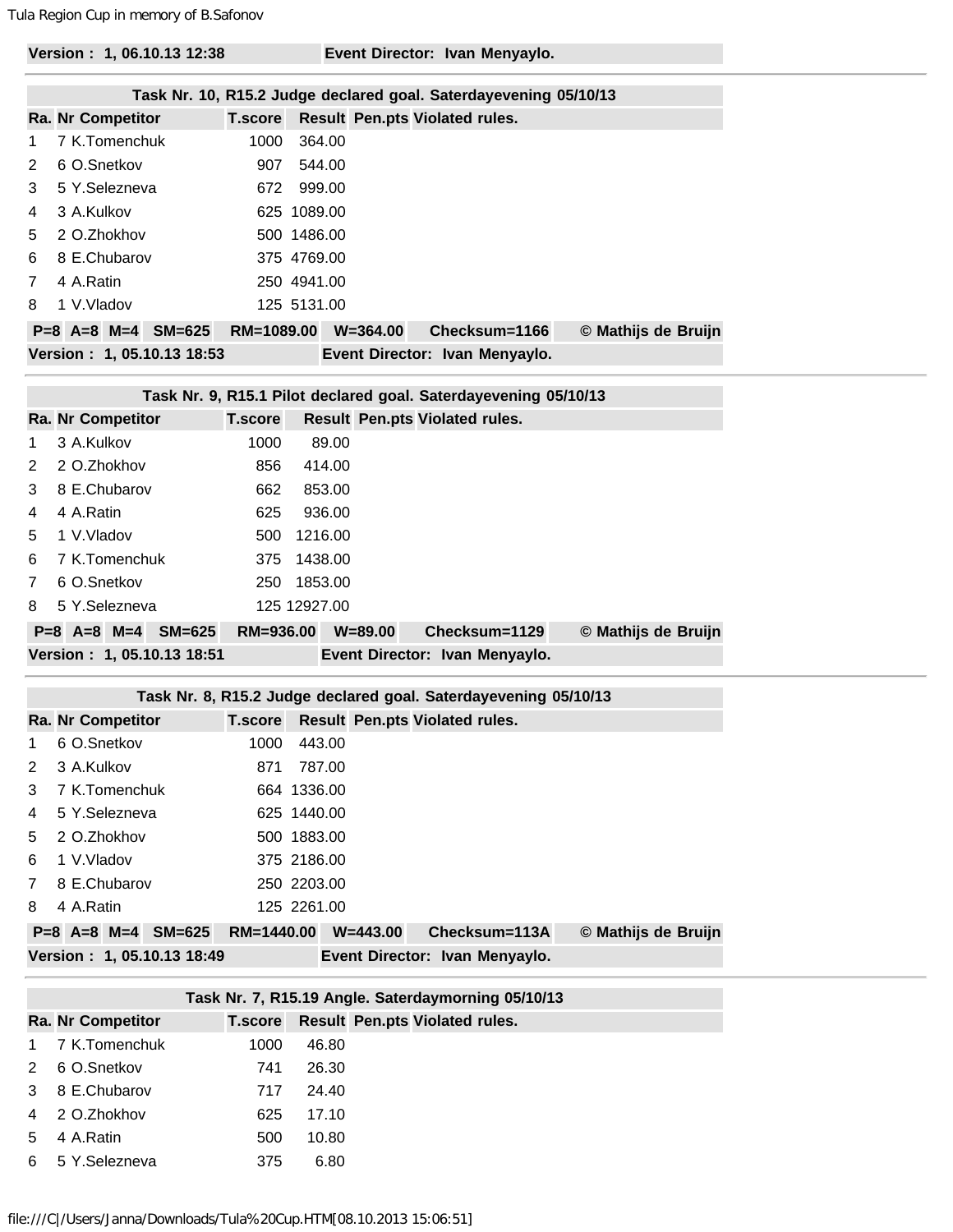|                                                              | 7 3 A.Kulkov |  |  | 250 | 5.40                                |               |                     |  |  |  |  |
|--------------------------------------------------------------|--------------|--|--|-----|-------------------------------------|---------------|---------------------|--|--|--|--|
|                                                              | 8 1 V.Vladov |  |  |     | 0 No St.                            |               |                     |  |  |  |  |
|                                                              |              |  |  |     | P=8 A=7 M=4 SM=625 RM=17.10 W=46.80 | Checksum=1070 | © Mathijs de Bruijn |  |  |  |  |
| Version: 1, 05.10.13 12:45<br>Event Director: Ivan Menyaylo. |              |  |  |     |                                     |               |                     |  |  |  |  |

|                | Task Nr. 6, R15.2 Judge declared goal. Saterdaymorning 05/10/13 |                |             |                                       |                                |                     |  |  |  |  |  |  |  |  |
|----------------|-----------------------------------------------------------------|----------------|-------------|---------------------------------------|--------------------------------|---------------------|--|--|--|--|--|--|--|--|
|                | <b>Ra. Nr Competitor</b>                                        | <b>T.score</b> |             | <b>Result Pen.pts Violated rules.</b> |                                |                     |  |  |  |  |  |  |  |  |
| 1              | 2 O.Zhokhov                                                     | 1000           | 98.00       |                                       |                                |                     |  |  |  |  |  |  |  |  |
| 2              | 4 A.Ratin                                                       | 956            | 205.00      |                                       |                                |                     |  |  |  |  |  |  |  |  |
| 3              | 6 O.Snetkov                                                     | 663            | 913.00      |                                       |                                |                     |  |  |  |  |  |  |  |  |
| $\overline{4}$ | 7 K.Tomenchuk                                                   |                | 625 1006.00 |                                       |                                |                     |  |  |  |  |  |  |  |  |
| .5             | 8 E.Chubarov                                                    |                | 500 1063.00 |                                       |                                |                     |  |  |  |  |  |  |  |  |
| 6              | 3 A.Kulkov                                                      |                | 375 1077.00 |                                       |                                |                     |  |  |  |  |  |  |  |  |
| $\overline{7}$ | 5 Y.Selezneva                                                   |                | 250 1302.00 |                                       |                                |                     |  |  |  |  |  |  |  |  |
| 8              | 1 V.Vladov                                                      | 0              | No St.      |                                       |                                |                     |  |  |  |  |  |  |  |  |
|                | $P=8$ A=7 M=4<br>$SM=625$                                       | RM=1006.00     |             | $W = 98.00$                           | Checksum=1111                  | © Mathijs de Bruijn |  |  |  |  |  |  |  |  |
|                | Version: 1, 05.10.13 12:44                                      |                |             |                                       | Event Director: Ivan Menyaylo. |                     |  |  |  |  |  |  |  |  |

| Task Nr. 5, R15.18 Maximum distance double drop. Saterdaymorning 05/10/13 |                                                              |                                 |     |                                        |               |  |               |                     |  |
|---------------------------------------------------------------------------|--------------------------------------------------------------|---------------------------------|-----|----------------------------------------|---------------|--|---------------|---------------------|--|
|                                                                           | <b>Ra. Nr Competitor</b>                                     |                                 |     | T.score Result Pen.pts Violated rules. |               |  |               |                     |  |
|                                                                           | 5 Y.Selezneva                                                |                                 |     | 1000 2473.00                           |               |  |               |                     |  |
| 2                                                                         | 3 A.Kulkov                                                   |                                 |     | 774 1610.00                            |               |  |               |                     |  |
| 3                                                                         | 8 E.Chubarov                                                 |                                 |     | 629 1054.00                            |               |  |               |                     |  |
| 4                                                                         | 7 K.Tomenchuk                                                |                                 |     | 625 1038.00                            |               |  |               |                     |  |
| 5.                                                                        | 6 O.Snetkov                                                  |                                 | 500 | 913.00                                 |               |  |               |                     |  |
| 6                                                                         | 2 O.Zhokhov                                                  |                                 | 312 | No Re.                                 |               |  |               |                     |  |
| 7                                                                         | 4 A.Ratin                                                    |                                 | 312 | No Re.                                 |               |  |               |                     |  |
| 8                                                                         | 1 V.Vladov                                                   |                                 | 0   | No St.                                 |               |  |               |                     |  |
|                                                                           |                                                              | $P=8$ A=5 M=4 SM=625 RM=1038.00 |     |                                        | $W = 2473.00$ |  | Checksum=1038 | © Mathijs de Bruijn |  |
|                                                                           | Version: 1, 05.10.13 12:43<br>Event Director: Ivan Menyaylo. |                                 |     |                                        |               |  |               |                     |  |

| Task Nr. 4, R15.2 Judge declared goal. Saterdaymorning 05/10/13 |                                                              |  |                      |                |             |              |                                |  |                     |
|-----------------------------------------------------------------|--------------------------------------------------------------|--|----------------------|----------------|-------------|--------------|--------------------------------|--|---------------------|
|                                                                 | <b>Ra. Nr Competitor</b>                                     |  |                      | <b>T.score</b> |             |              | Result Pen.pts Violated rules. |  |                     |
| 1.                                                              | 7 K.Tomenchuk                                                |  |                      | 1000           | 103.00      |              |                                |  |                     |
| 2                                                               | 8 E.Chubarov                                                 |  |                      | 905            | 124.00      |              |                                |  |                     |
| 3                                                               | 6 O.Snetkov                                                  |  |                      | 801            | 147.00      |              |                                |  |                     |
| 4                                                               | 4 A.Ratin                                                    |  |                      | 625            | 186.00      |              |                                |  |                     |
| 5                                                               | 3 A.Kulkov                                                   |  |                      | 500            | 385.00      |              |                                |  |                     |
| 6                                                               | 2 O.Zhokhov                                                  |  | 375                  | 389.00         |             |              |                                |  |                     |
| $7^{\circ}$                                                     | 5 Y.Selezneva                                                |  |                      |                | 250 1003.00 |              |                                |  |                     |
| 8                                                               | 1 V.Vladov                                                   |  |                      | 0              | No St.      |              |                                |  |                     |
|                                                                 |                                                              |  | $P=8$ A=7 M=4 SM=625 | RM=186.00      |             | $W = 103.00$ | Checksum=1168                  |  | © Mathijs de Bruijn |
|                                                                 | Version: 1, 05.10.13 12:42<br>Event Director: Ivan Menyaylo. |  |                      |                |             |              |                                |  |                     |

 $\,<$ 

| Task Nr. 3, R15.20 3D Shape Task. Fridayevening 04/10/13 |                          |  |              |  |                                        |  |  |  |
|----------------------------------------------------------|--------------------------|--|--------------|--|----------------------------------------|--|--|--|
|                                                          | <b>Ra. Nr Competitor</b> |  |              |  | T.score Result Pen.pts Violated rules. |  |  |  |
|                                                          | 1 8 E.Chubarov           |  | 1000 4470.00 |  |                                        |  |  |  |